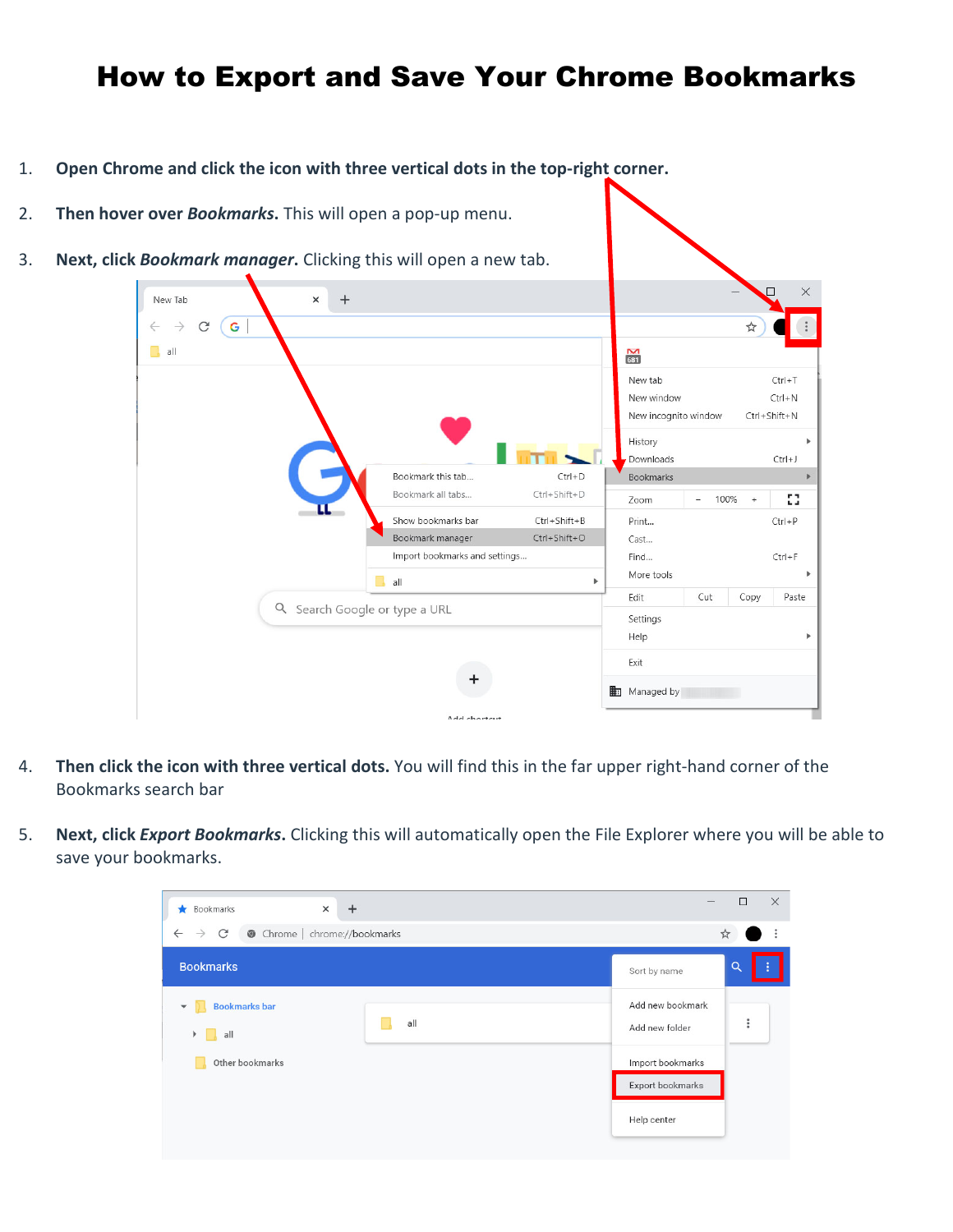6. **Finally, choose a name and destination and click** *Save***.** If you want to transfer your Chrome bookmarks to a new computer, you can save the HTML file to a flash drive or an external hard drive. Or, you can save your Chrome bookmarks to your desktop and email it to yourself as an attachment.

| Save As                                                                                                                                                        |                                      |         |                |                     | $\times$     |
|----------------------------------------------------------------------------------------------------------------------------------------------------------------|--------------------------------------|---------|----------------|---------------------|--------------|
|                                                                                                                                                                | > This PC > Desktop                  | $\circ$ | Search Desktop |                     | ۹            |
| Organize $\blacktriangledown$                                                                                                                                  | New folder                           |         |                | $\blacksquare$<br>≂ | 7            |
| Quick access<br>┹<br>This PC<br>Desktop<br>Documents<br>兽<br>Downloads<br>Music<br>ь<br>Pictures<br><b>Wideos</b><br>" Local Disk (C:)<br>SECOND(D:<br>Network | Ē<br><b>HelloTech</b>                |         |                |                     |              |
| File name:                                                                                                                                                     | Chrome Bookmarks.html                |         |                |                     | $\checkmark$ |
|                                                                                                                                                                | Save as type: HTML Document (*.html) |         |                |                     | $\checkmark$ |
| $\land$ Hide Folders                                                                                                                                           |                                      |         | Save           | Cancel              |              |

**Now you are ready to import your Chrome bookmarks on a new computer! Follow these easy steps below:**

## How to Import Chrome Bookmarks

- 1. **Open Google Chrome.**
- 2. **Click the icon with three vertical dots in the top-right corner.**
- 3. **Then go to** *Bookmarks* **>** *Bookmark manager*
- 4. **Next, click on the icon with three vertical dots next to the search bar.** You will find this in the far upper righthand corner of the Bookmarks search bar.